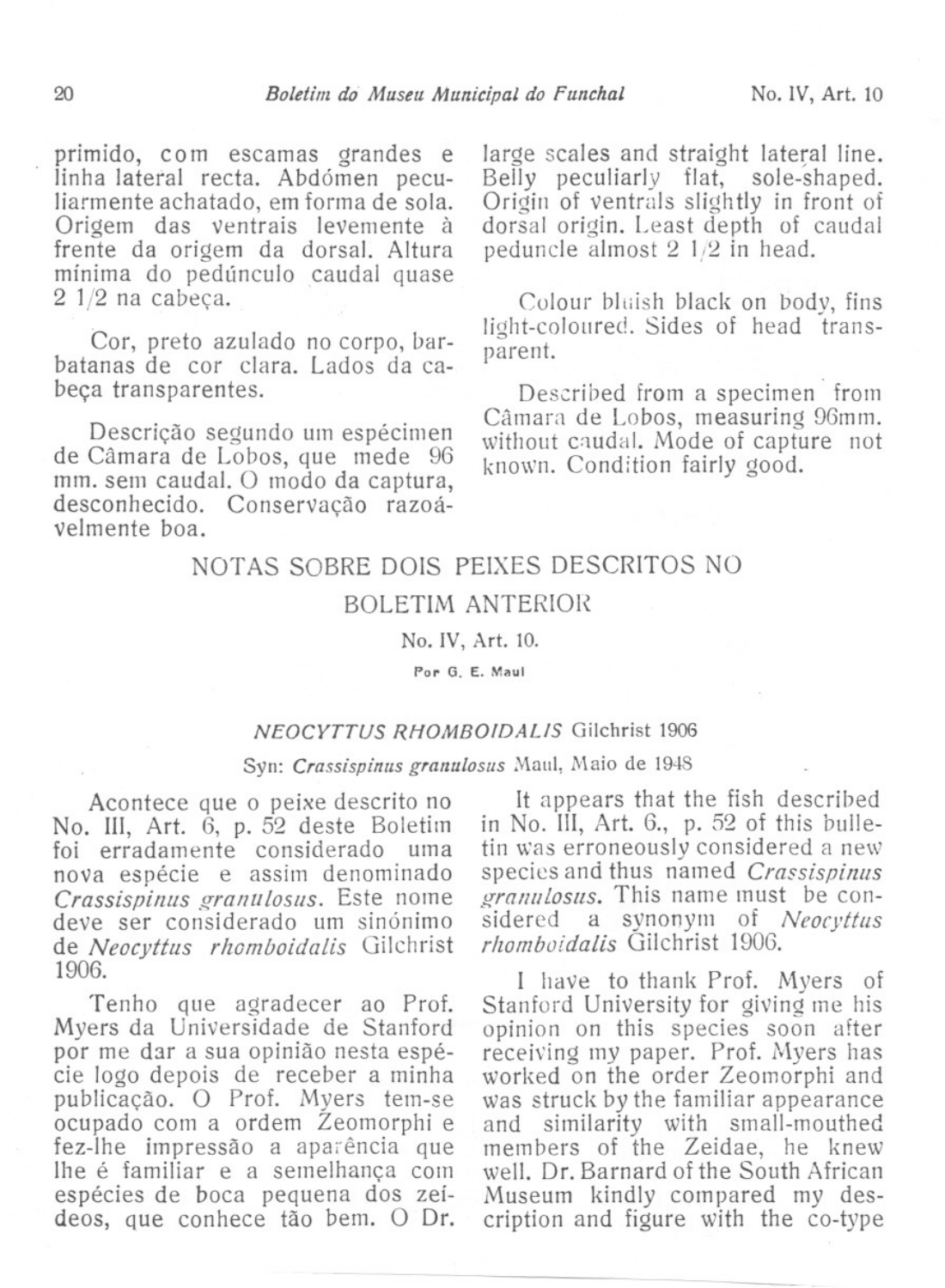Barnard do Museu da África do Sul teve a amabilidade de comparar a minha descrição e figura com oco-tipo na colecção do seu museu, e a sua opinião confirma a do Prof. Myers.

'0 Prof. Myers menciona que o Neocyttus rhomboidalis tem dentes no vómer, olhos maiores do que o meu espécimen e escamas, segundo descrições, em número de 104 comparado com 74 do meu. Gostava de juntar à descrição do «C. granulosus» que o vómer dá a impressão de ser duro quando se passa um dedo por cima dele, e, quando se usa um instrumento metálico nota-se alguma aspereza. A presença de dentes muito  $mido$ s, arredondados é provável. O Prof. Myers, pensa que os olhos nos exemplares da África do Sul e da Austrália podem ser maiores simplesmente porque são mais novos do que o meu peixe que é assaz grande. Quanto ao número bastante superior na contagem das escamas pensa ele que pode ser derivado do facto que as escamas nestes peixes são difíceis de contar. Isto não se dá com o meu espécimen grande, e a contagem de 74 pode-se considerar digna de confiança.

in the collection of bis Museum, and his opinion supports that of Prof. Myers.

Prof. Myers mentions that *Neocyttus rhomboidalis* has vomerine teeth, a larger eye than my specimen and scales said to number about 104 compared to 74 in mine. I may add to the description of *«C. granulosus»* that the vomer feels somewhat hard if one passes one's finger over it, and, when using a metallic instrument, one perceives some asperity. The presence of very small rounded teeth is likely. Prof. Myers thinks that the eye in the South African and Australian examples may be larger simply because they are younger than my rather large fish. Regarding the rather higher riumber for the count of the scales, he thinks this may be due to the fact that the scales on these fishes are difficult to count. This is not the case on my large specimen, and the count of 74 can be considered reliable.

## *APHANOPUS M::US* Mau!

Desde que descrevi e publiquei esta espécie, recebi mais um espécimen, fragmentado em dois, mais comprido do que o tipo em metade do seu comprimento. Pude verificar agora que o suposto ânus no tipo é uma perfuração que deve ter sido causada por alguma cousa aguçada. Apesar de muito difícil de encontrar, não há dúvida que o orifício miúdo logo em frente do espinho anal, cir-

Since describing and publishing this species I have received another broken specimen, one half its length larger than the type. I could now verify that the supposed anus on the type is a perforation which must have been caused by something sharp. Though very difficult to detect, there is no doubt that the minute orifice just in front of the anal spine, surrounded by an elliptical and rather